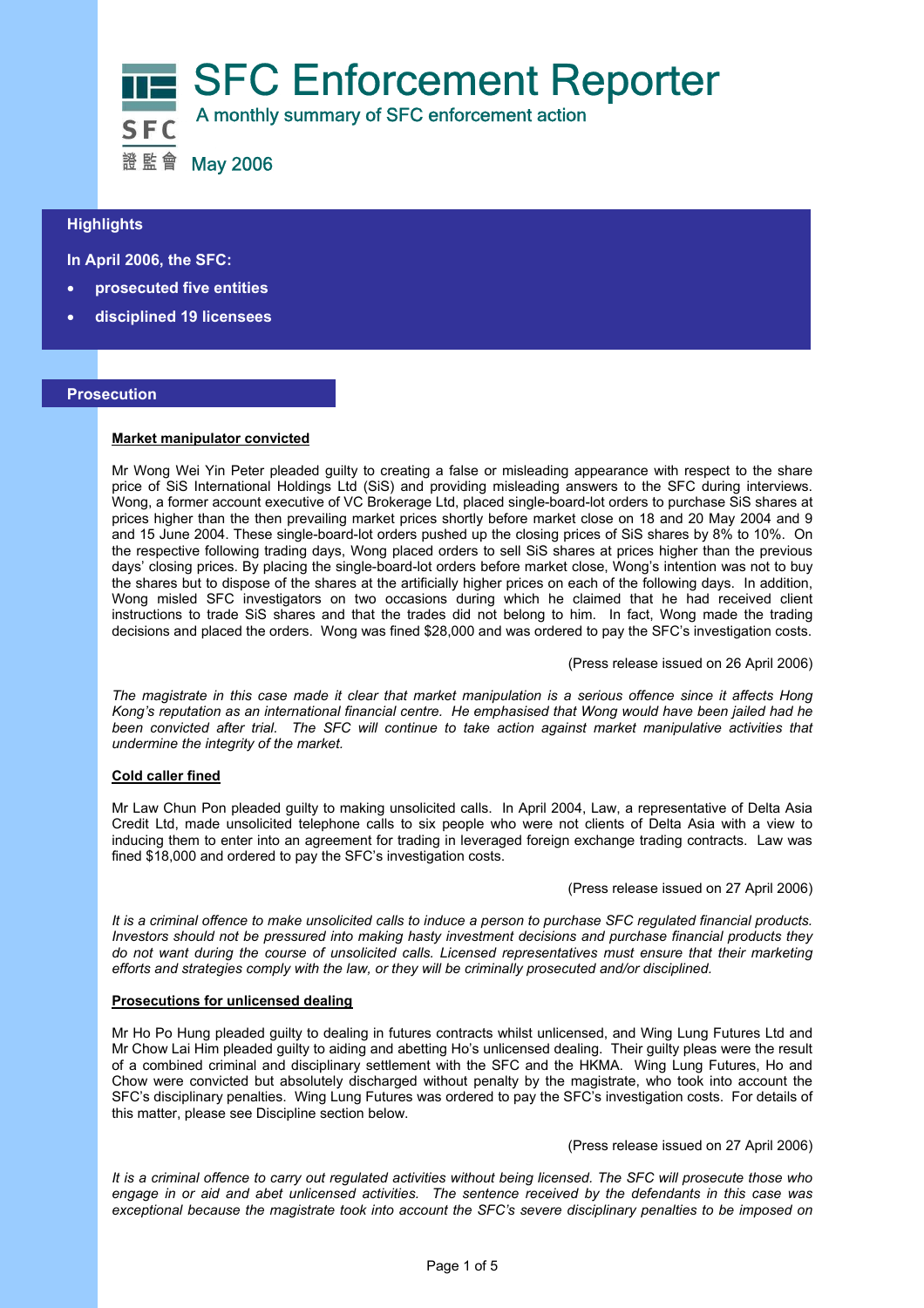

*the defendants. In normal cases, defendants convicted of unlicensed activities should not expect to receive an absolute discharge from the court.* 

# **Discipline**

# **Joint action by the SFC and HKMA against unlicensed dealing activities**

The SFC and the Hong Kong Monetary Authority (HKMA) jointly disciplined Mr Ho Po Hung for unlicensed dealing, Mr Chow Lai Him and Wing Lung Futures Ltd for aiding and abetting unlicensed dealing and Mr Tam Po Chiu for supervisory failings. Between April 2003 and May 2004, Ho was an Assistant Manager supervising the San Po Kong Sub-section of the Securities Department of Wing Lung Bank. He and his two subordinates were not licensed by the SFC for dealing in futures contracts. However, they accepted instructions from some clients at the San Po Kong Branch of Wing Lung Bank to trade in Hang Seng Index Futures, relayed these instructions to Wing Lung Futures' dealing room for execution, and confirmed the execution of trades with the clients (the Arrangement). Ho failed to recognise that the Arrangement did not conform with the requirements of the Commodities Trading Ordinance and the SFO. Chow, then Head of the Securities Department of Wing Lung Bank as well as a responsible officer of Wing Lung Futures, instructed his three subordinates including Ho, to carry out the Arrangement without taking sufficient steps to verify its legality. Tam, the Assistant General Manager of Wing Lung Bank as well as a responsible officer of Wing Lung Futures, was responsible for supervising Chow during the relevant time but he also failed to take sufficient steps to monitor and supervise Chow to ensure that there was no unlicensed dealing in futures contracts. The practice had been in place since 1996 and ended in June 2004.

The SFC and the parties involved reached a settlement in relation to the prosecution and disciplinary action, with the concurrence of the HKMA. As part of the settlement, Ho, Chow and Wing Lung Futures pleaded guilty to unlicensed dealing/aiding and abetting unlicensed dealing on 27 April 2006. The SFC also: (i) reprimanded Wing Lung Futures and fined it \$900,000; (ii) suspended Ho's licence under the SFO and prohibited him from acting as an executive officer or a relevant individual under the Banking Ordinance for six months; (iii) prohibited Chow from acting as a licensed person under the SFO and as an executive officer or a relevant individual under the Banking Ordinance for eight months; and (iv) reprimanded Tam. The SFC considered that, with the concurrence of the HKMA, the settlement was in the interest of the investing public and in the public interest.

(Press release issued on 27 April 2006)

*This is the first time the SFC and the HKMA have co-operated in taking disciplinary action against parties who were, at the material time, licensed persons under the SFO and relevant individuals under the Banking Ordinance since the SFO and the Banking (Amendment) Ordinance came into force on 1 April 2003.* 

*The SFC is empowered to punish registered institutions, their staff and management if they are guilty of misconduct or if their fitness and properness is called into question. Executive officers and relevant individuals of registered institutions are subject to the same set of legal and regulatory requirements and standards, and have to face similar disciplinary penalties as responsible officers and licensed representatives under the SFO regime. Therefore, they must understand the requirements under the SFO, the Banking Ordinance as well as related regulations and guidelines. The SFC will continue to take a tough stance on supervisory failures and non*compliance with the relevant law and regulations by registered institutions and their staff. The management of *registered institutions should therefore be vigilant in ensuring compliance with applicable laws and regulations when conducting regulated activities.* 

### **Suspensions for licensees who failed to answer the SFC's questions candidly**

The SFC reprimanded and suspended Mr Tong Chuck Yee Thomas, a former licensed representative of BNP Paribas Peregrine Securities Ltd and BNP Paribas Peregrine Futures Ltd, for 10 months for breaches of the Code of Conduct and providing misleading information to the SFC. The suspension followed an investigation into suspected market manipulation of the shares of a listed company between September and December 2003. Tong told his ex-employers and the SFC that he had met his client when he opened accounts for the client and that the client had instructed him to use another's account to execute the trades. In fact, Tong only met his client for the first time after he had received notification of our investigation, the client's account was opened by the client's brother and the client had never given any trading instruction to Tong. Moreover, the client's brother was a licensed person and Tong should have obtained a written consent of the employer of the client's brother before opening the trading account.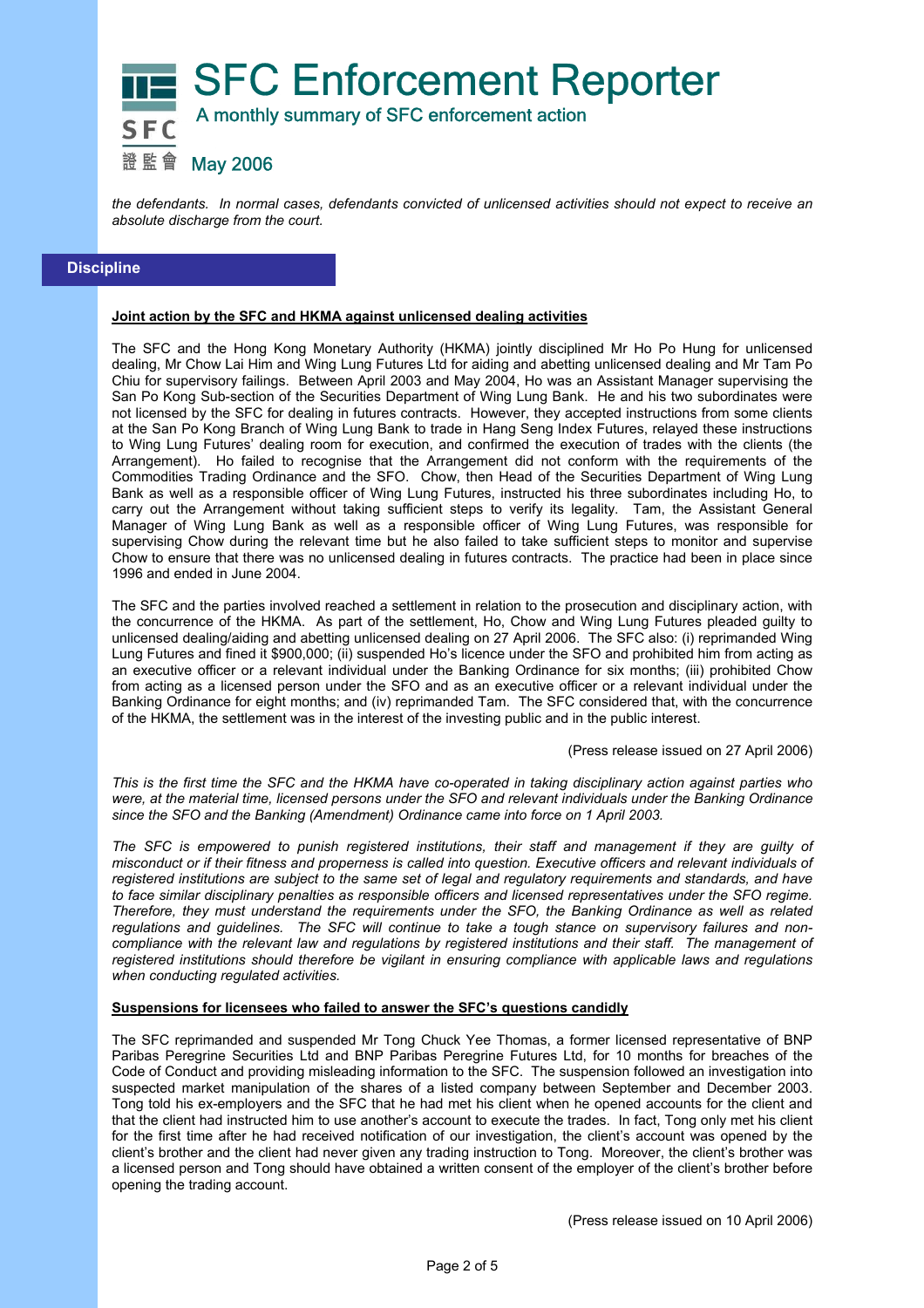

The SFC suspended Mr Lok Yuen Ming Lawrence for six months for not answering the SFC's questions with the degree of candour expected of a licensed person. The suspension was the result of a settlement with the SFC. The action followed an SFC investigation into the listing of Codebank Ltd in December 2001. The investigation revealed that, before the listing, a substantial shareholder of Codebank had authorised the Lead Manager of the listing to pay a company an amount not exceeding \$22.375 million. On the day of the listing, upon a written request from that company, the Lead Manager issued five cash cheques totalling around \$21 million. Lok collected the cheques and presented them for payment. Lok then paid \$3 million to an account executive of the Lead Manager and transferred \$7 million to the Lead Manager's bank account.

During his interviews with the SFC, Lok claimed that he had collected and disposed of the money according to the instructions of the owner of the company and had passed the remaining sum to the owner. However, the owner could not be reached. Lok also claimed that he did not know who had signed the written payment request and who had signed on the back of the cheques for and on behalf of the company. But the SFC had reasons to believe that Lok had signed the written payment request and that he had signed on the back of the cheques when presenting them for payment.

(Press release issued on 20 April 2006)

*Any person interviewed by the SFC is under a statutory obligation to answer questions put to them truthfully and to the best of their ability. In particular, all licensees are expected to be forthcoming and candid to regulators. Licensees who provide the SFC with false or misleading information will face severe disciplinary sanctions.* 

# **Licensee suspended for turning a blind eye to possibly illegal activities**

The SFC suspended Mr Sheung Chi Keung, Thomas for three and a half months for turning a blind eye to possibly illegal activities and other failings. Between December 2000 and November 2001, an ex-employee of Peace Town Gold & Silver Company Ltd solicited clients to open accounts with Peace Town Forex Ltd (PT Forex) to trade in leveraged foreign exchange contracts whilst not licensed. The ex-emplovee was convicted of to trade in leveraged foreign exchange contracts whilst not licensed. engaging in unlicensed activities. Sheung, a representative of PT Forex, was responsible for processing the account opening for a number of clients referred to him by the ex-employee. Sheung failed to take reasonable steps to verify the identity of the new clients before opening an account for them and signed as a witness to these clients' signatures on their account opening documents notwithstanding that he was not present at the time when they signed. Even though Sheung knew that the ex-employee was unlicensed, he accepted the account opening forms from the ex-employee for processing without queries.

(Press release issued on 20 April 2006)

*A licensed person should act honestly, fairly and in the best interests of the clients and the integrity of the market. Signing account opening documents without knowing the clients and turning a blind eye to suspicious illegal activities are acts that call into question a licensee's ability to perform honestly and fairly. The SFC will suspend or revoke those licensees who deliberately turn a blind eye to improper activities.* 

# **SFAT upholds the SFC's disciplinary decision**

The Securities and Futures Appeals Tribunal (SFAT) affirmed the SFC's decision to reprimand Prudential Brokerage Ltd and its responsible officer, Mr Lau Shing Ngon, and fine them \$95,000 and \$45,000 respectively. The enforcement action followed a complaint of unauthorised trades made by an investor who opened an account with Prudential. The SFC found that Prudential had failed to: (i) produce telephone recordings relating to the investor's complaints; (ii) have adequate safeguards over the telephone recordings of client transactions; and (iii) put in place written complaints handling procedures and handle client complaints in a timely and appropriate manner. The SFC issued its decision to reprimand and fine Prudential and Lau, who appealed to the SFAT on the contention that no valid complaint was advanced by the investor and therefore, there was no reason to keep the telephone recordings of orders placed by that investor. The SFAT decided that there was a valid complaint and dismissed the appeal.

(Press release issued on 20 April 2006)

*All licensees have a duty to ensure that they keep telephone recordings for at least three months or for as long as required if a regulatory inquiry is in progress, and that there are proper safeguards in relation to the keeping of such recordings. This case demonstrates the need of all licensees to keep the telephone recordings for their own benefit so that they can not only produce such tapes when requested by the SFC, but also protect themselves in cases of allegations of unauthorised trades. Licensees should take all complaints seriously, investigate the matter thoroughly and refrain from prematurely coming to a conclusion about a complaint for the sake of expediency.*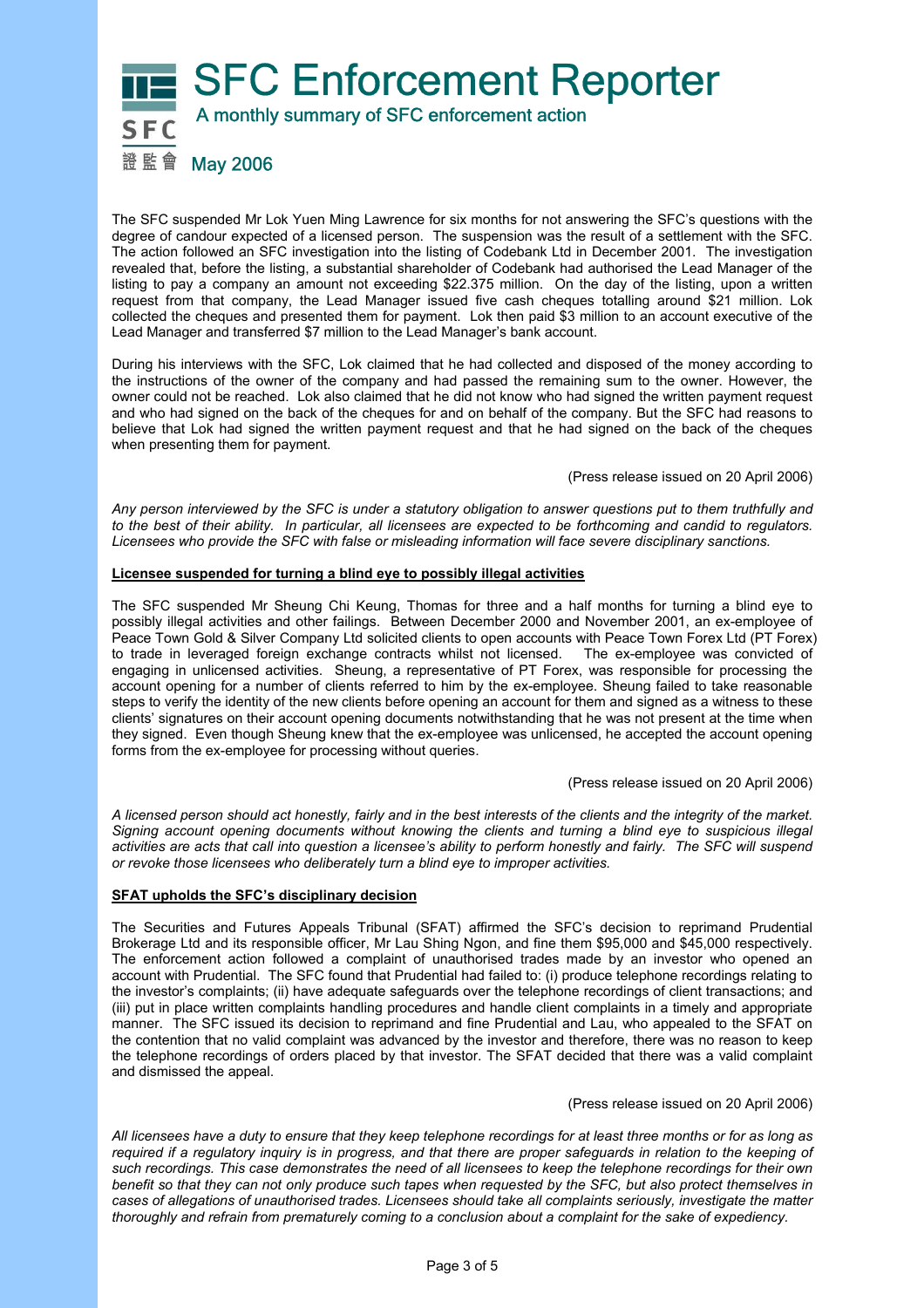

# **Firms and their management disciplined for internal control and supervisory failures**

The SFC suspended Mr Chong Chin for eight months and reprimanded Ms Yao Sze Ling and fined her \$60,000 for their failures to competently manage Yicko Futures Ltd and Yicko Securities Ltd. They were responsible officers of Yicko Securities. The SFC also reprimanded Yicko Securities for its failure to ensure proper client margin management and compliance with the Client Money Rules. The disciplinary sanctions were the result of a settlement between Chong, Yao, Yicko Securities and the SFC.

The disciplinary action followed an SFC investigation into Yicko Futures' failure to pay its margin requirement and the variation adjustment to the HKFE Clearing Corporation Ltd in September and October 2003. The SFC found that a Client Registered Trader of Yicko Futures did not have adequate margin to support his portfolio in HSI Index options and futures contracts. Instead of restricting the Client Registered Trader's trading activities and reducing the size of his trading portfolio, Chong contributed to the Client Registered Trader's overtrading by lending him money to foot his margin shortfall. Chong and Yao also failed to exercise proper control and supervision over the Client Registered Trader's activities. Yicko Securities, among other things, did not promptly collect margin requirements due for collection and allowed clients to initiate new positions notwithstanding margin deposits were not sufficient to cover existing positions. No action has been taken against Yicko Futures as it already ceased business.

### (Press release issued on 12 April 2006)

The SFC reprimanded Sun Growth Securities Ltd, its responsible officers, Mr Ng Kei Choy Stephen and Mr Kao Wing Lun, and fined them \$120,000, \$221,000 and \$64,000 respectively. The reprimands and fines were the result of a settlement between Sun Growth, Ng and Kao and the SFC. The SFC found that Sun Growth's internal controls were deficient in the following areas: (i) lack of a well defined and segregated function for each department; (ii) insufficient guidelines to and supervision of staff in dealing procedures; (iii) insufficient cross checking of account opening documentation for new clients and subsequent change of client details; (iv) failure to provide a copy of the Client Agreement to clients and failure to keep track of and update records and documentation of clients; and (v) no formal procedure to handle clients' complaints.

### (Press release issued on 24 April 2006)

The SFC reprimanded Hong Kong Wealth Management Ltd (HKWM) and fined it \$100,000 for internal control and supervisory failures. This was the result of a settlement between HKWM and the SFC. HKWM failed to prevent the unlicensed activities conducted by four of its staff from late 2002 to mid 2003. The four unlicensed staff advised their clients to invest in certain mutual funds authorised by the SFC, in contravention of the provisions of the Securities Ordinance and the SFO.

### (Press release issued on 27 April 2006)

The SFC prohibited Mr Ko Siu Lun, a former licensed representative of HKWM, from returning to the industry for two months for supervisory failures. The penalty was the result of a settlement between Ko and the SFC. The disciplinary action followed the conviction of an employee of HKWM for unlicensed investment advising. The unlicensed employee advised a client of HKWM to subscribe for mutual funds in July 2003, and Ko was her supervisor at the time. Ko mistakenly believed that the employee was properly licensed with the SFC, and did not prevent her from selling mutual funds to the client. Had Ko checked with the administration department of HKWM or the SFC website, he would have found that the employee was not licensed by the SFC.

### (Press release issued on 27 April 2006)

*Licensees have a duty to properly supervise their subordinates and ensure that their subordinates' activities comply with all the relevant laws and regulatory requirements. Close supervision of staff and proper procedures are essential to protecting investors against possible losses and misconduct. The SFC has repeatedly warned*  licensed corporations that it will not condone lax internal controls. The SFC will hold the management *responsible for such failures.* 

# **Ban from re-entering the industry for cold calling**

The SFC prohibited Mr Chau Sik Ki from returning to the industry for four months. Chau, a former licensed representative of Tanrich Futures Ltd, was convicted of making unsolicited calls inducing a person to enter into agreement to trade in futures contracts. Chau made unsolicited calls to prospective clients, with whom Chau had no acquaintance, and asked them for meetings to introduce them to futures trading. He also provided discretionary account services to a client against his employer's policies and failed to obtain proper written